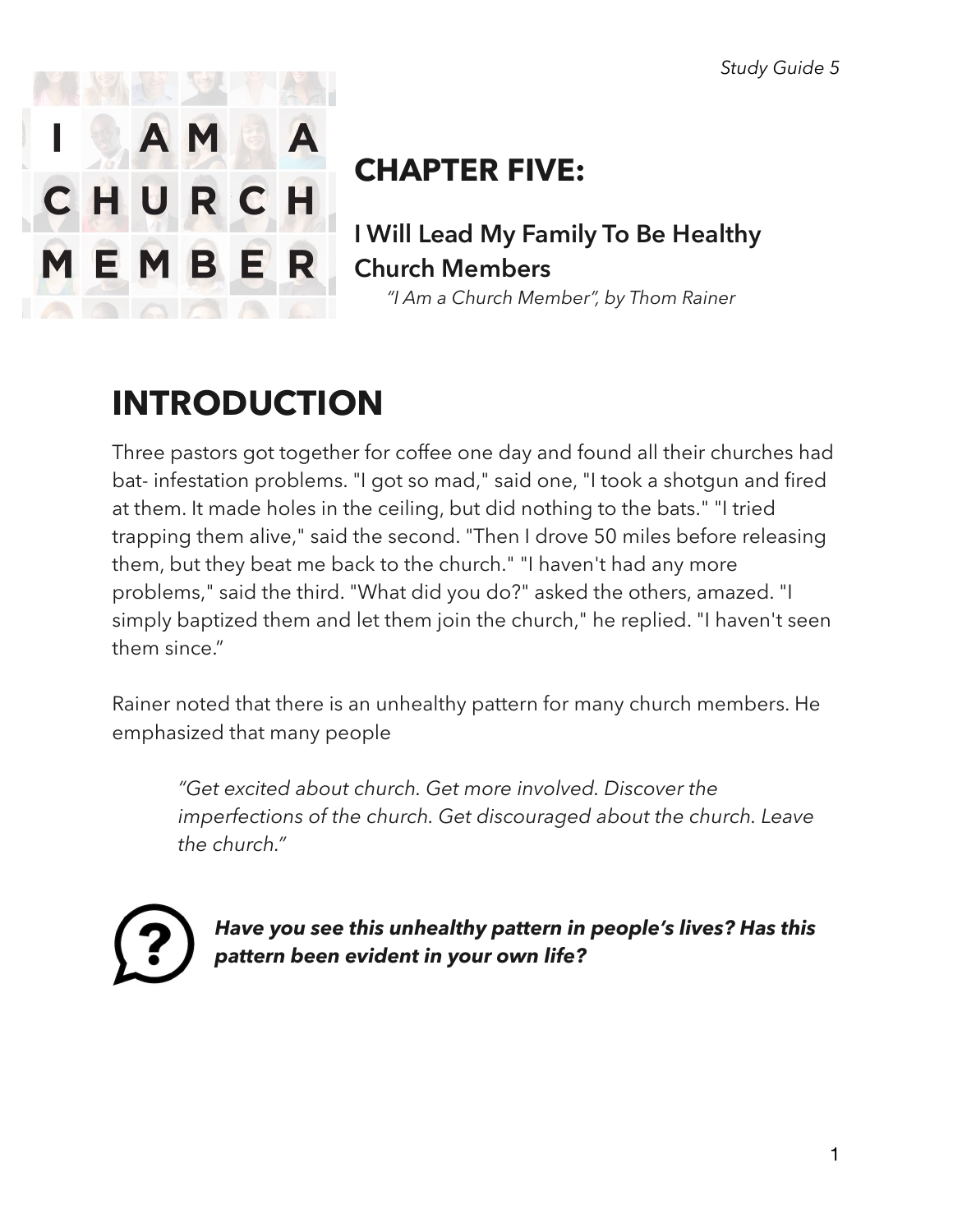# **LESSON SUMMARY**

In this session, we will see that Scripture emphasizes the need for families to instill healthy church membership into the fabric of their family's DNA. We have already seen, as we have worked through this study, our responsibility to serve within the church, check our preferences and desires at the door, and pray for its leaders. This week we are going to examine what it means to lead our families to worship, love, pray for, and serve in the church together.

*What are some hindrances that prevent families from being more involved in and committed to the church?* 

# **Church and Family**

Paul, in Ephesians 5 & 6, compares the family with the church. Rainer wrote, "It's no surprise that we are taught in Scripture that families are analogous to the church." Consider these verses:

### **Ephesians 5:22 – 6:4**

*22 Wives, submit to your own husbands, as to the Lord. 23 For the husband is the head of the wife even as Christ is the head of the church, his body, and is himself its Savior. 24 Now as the church submits to Christ, so also wives should submit in everything to their husbands.* 

*25 Husbands, love your wives, as Christ loved the church and gave himself up for her, 26 that he might sanctify her, having cleansed her by the washing of water with the word, 27 so that he might present the church to himself in splendor, without spot or wrinkle or any such thing, that she might be holy and without blemish. 28 In the same way husbands should love their wives as their own bodies. He who loves his wife loves himself. 29 For no one ever hated his own flesh, but nourishes and cherishes it, just as Christ does the church, 30 because we are members of his body. 31 "Therefore a man shall leave his father and mother and hold fast to his wife, and the two shall become one flesh." 32*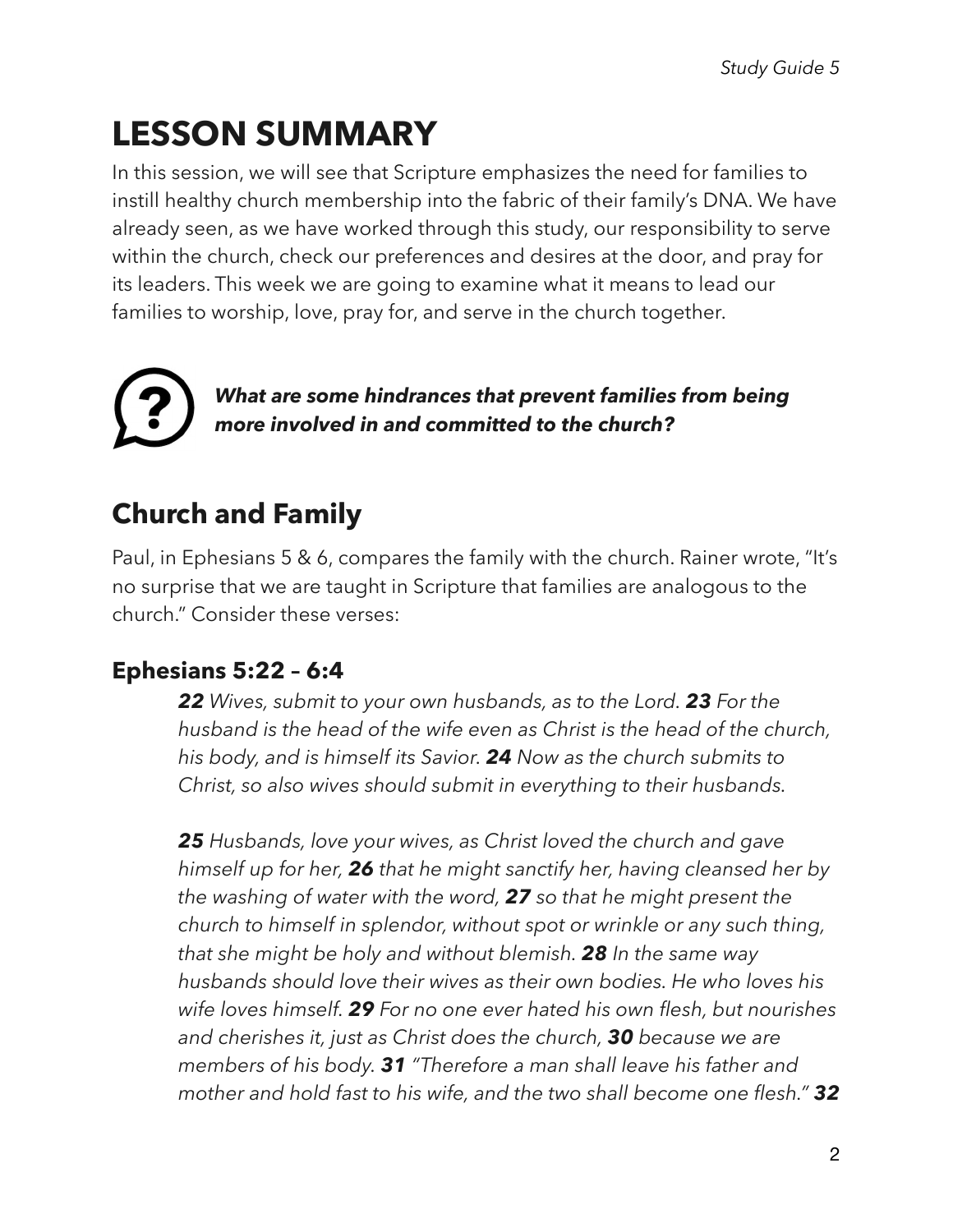*This mystery is profound, and I am saying that it refers to Christ and the church. 33 However, let each one of you love his wife as himself, and let the wife see that she respects her husband.* 

6 *Children, obey your parents in the Lord, for this is right. 2 "Honor your father and mother" (this is the first commandment with a promise), 3 "that it may go well with you and that you may live long in the land." 4 Fathers, do not provoke your children to anger, but bring them up in the discipline and instruction of the Lord.* 



#### *How does this text describe the relationship of our immediate families and the church family?*

Isn't it interesting that Paul compares the family and the church in this way? Husbands and wives should relate to one another in the same way that Christ and the church relate to one another. Parents and children should relate to one another in the same way that we, as God's children, relate to our heavenly Father.

Rainer offered this insight into the text:

*"These passages remind us that, just as we are supposed to sacrifice and*  love our families unconditionally, so are we to love those churches where *God has placed us. Our family members are not perfect, and neither are the members of the church. We are to find our joy in serving both our families and the church. We are further reminded of the importance of the family to the church. We are to encourage our family members to be faithful to the church. We should pray together as family members for our churches. Indeed, as we are to strive to love our families more deeply, so should we exhort our family members to love the church more deeply."*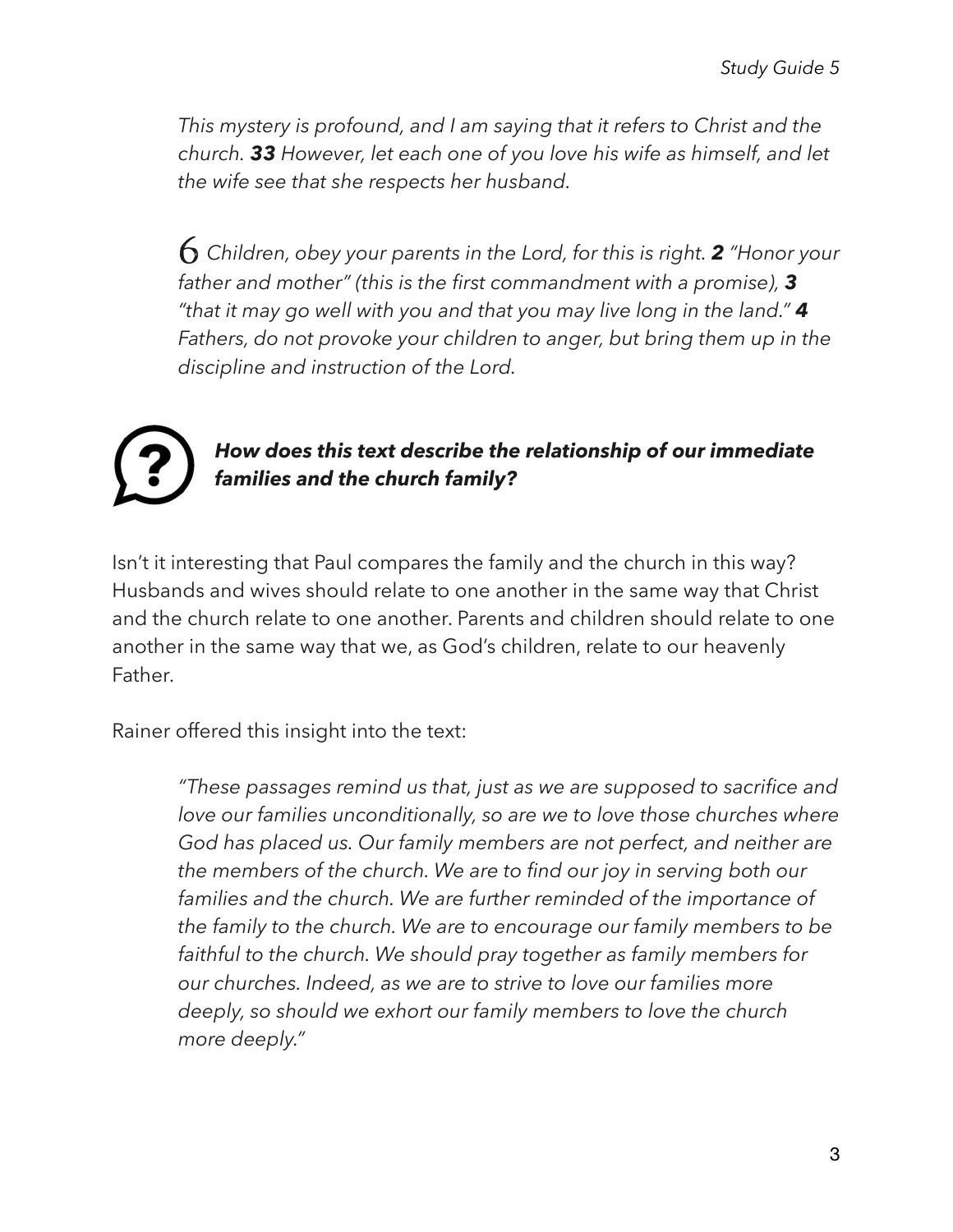As we consider the responsibility to lead our families to be biblical church members, we will examine three specific ways that we can accomplish this task:

## **1. Pray Together As A Family For The Church**

Last week we considered the urgent need to pray for church leaders. They are under physical, spiritual, and mental strain all the time and church members have a responsibility to pray for them regularly. But, have you ever considered praying for your church and its leaders together as a family? Rainer offered several specific areas where you, as a family, can pray for church leaders:

- For spiritual protection
- For protection from moral failure
- For the preaching of the Word
- For their families
- For encouragement
- For physical strength
- For courage
- For discernment
- For wisdom in their leadership

Here are some specific ways that you can pray for the church:

- For the gospel to change lives
- For unity in the body
- For impact in the community
- For a heart for the lost
- For sound doctrine
- For specific ministries
- For scheduled times of worship

There are fewer things that will cultivate a love for the church and its leaders within your family than praying for them on a regular basis. While this may seem awkward at first, it can often to prove to be one of the most beneficial ways to keep your family involved in the church. Rainer wrote: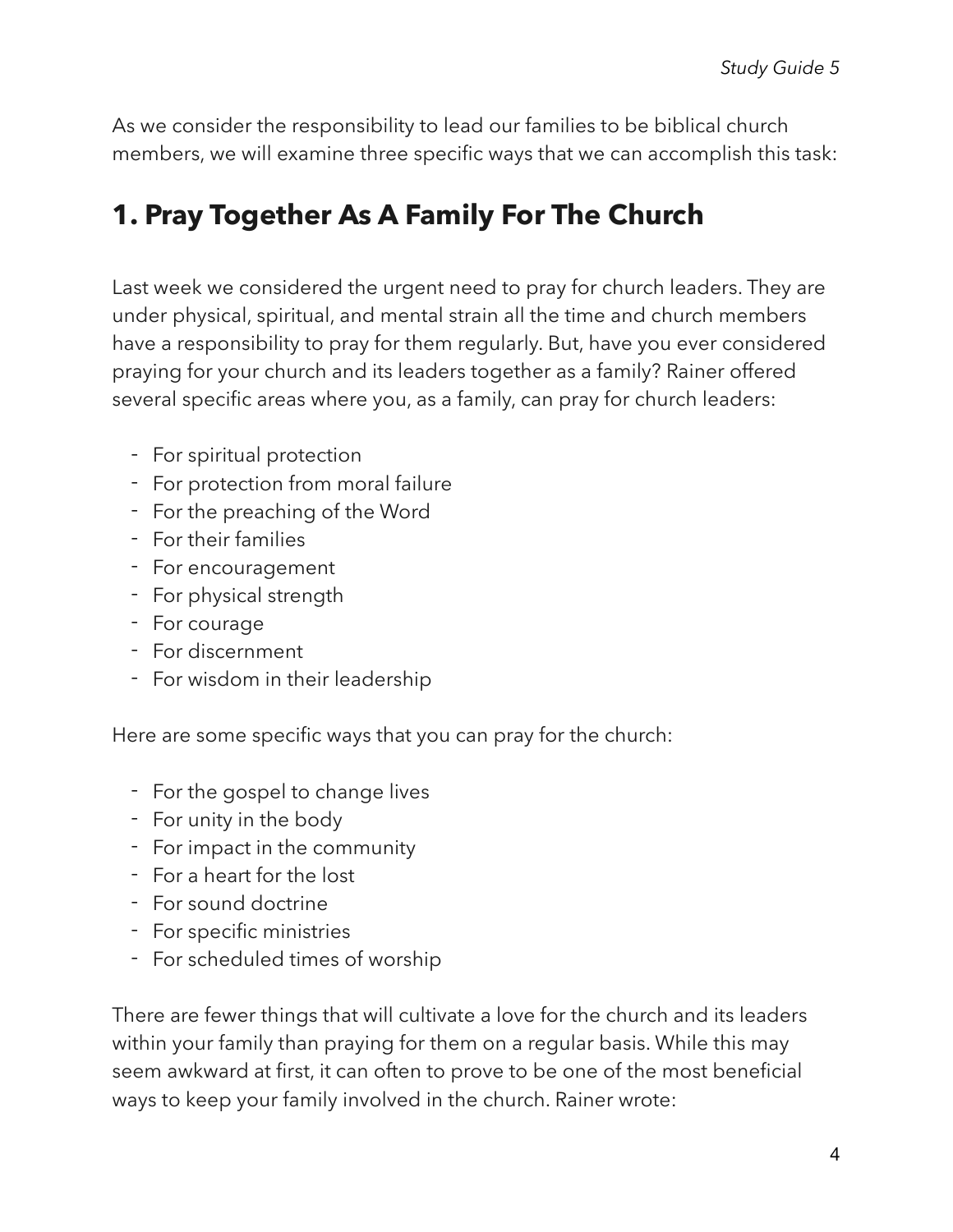*"Part of the opportunity and honor of being a church member is the teaching of our family to love the church. And that teaching often begins by praying together as a family for the church where God placed us."* 



*Do you pray regularly with your family specifically for the church and its leaders? If not, what practical steps can you take to begin doing this?* 

## **2. Worship Together As A Family**

Another way to lead our families to be healthy church members is to worship together as a family. Rainer wrote:

*"As a church member, I am responsible for encouraging and leading my entire family to worship together in the church. If I am married, I seek to include my spouse. If I am a parent, I seek to include my children. My family must see my love for the church. Many church members are single. They have no immediate family with whom they can worship in the church. Regardless, there are still people watching them and how they love the church. They are to be an example to others."* 

The writer of Hebrews emphasized the need for believers to assemble together for worship. He wrote in **Hebrews 10**:

> *19 Therefore, brothers, since we have confidence to enter the holy places by the blood of Jesus, 20 by the new and living way that he opened for us through the curtain, that is, through his flesh, 21 and since we have a great priest over the house of God, 22 let us draw near with a true heart in full assurance of faith, with our hearts sprinkled clean from an evil conscience and our bodies washed with pure water. 23 Let us hold fast the confession of our hope without wavering, for he who promised is faithful. 24 And let us consider how to stir up one another to*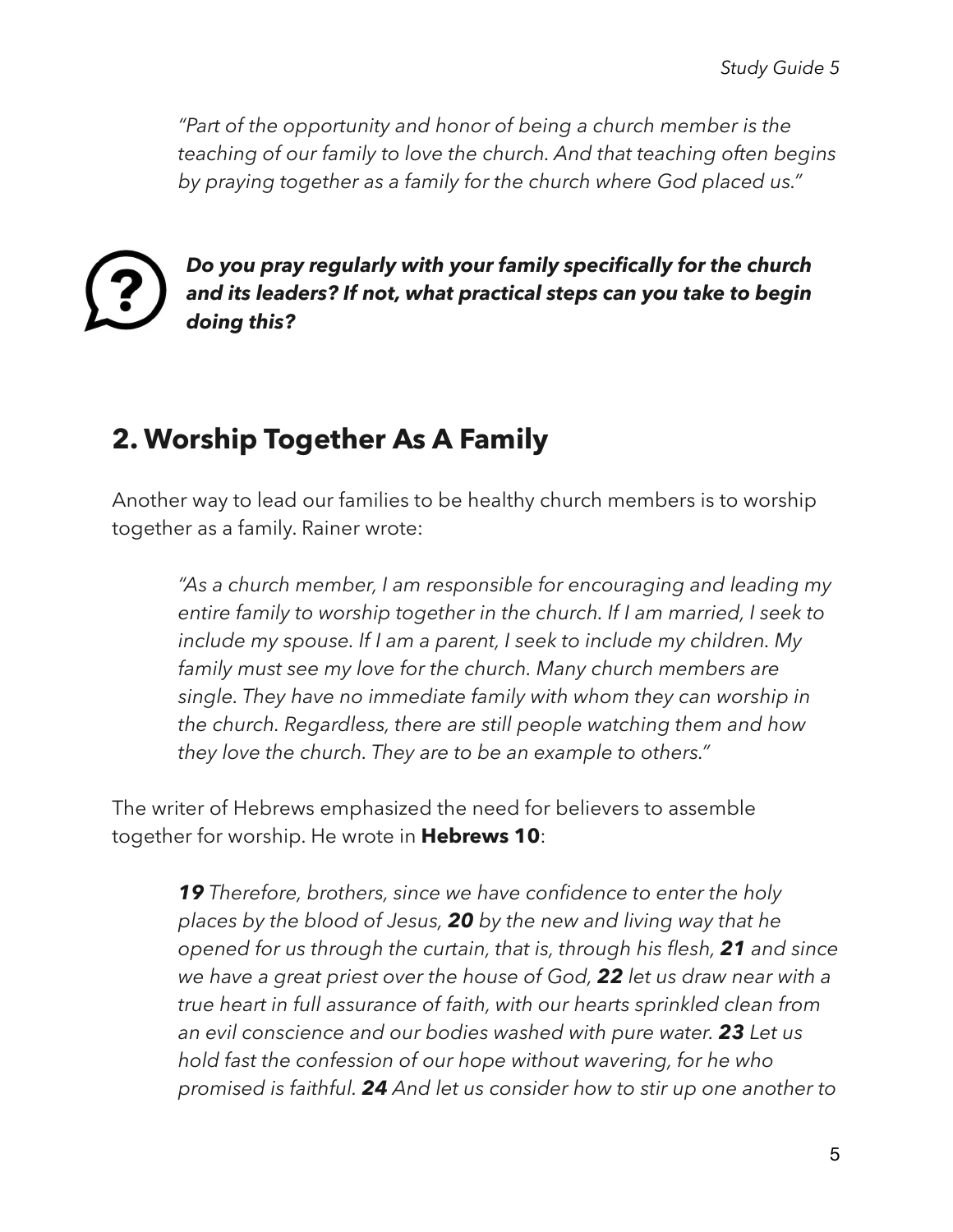*love and good works, 25 not neglecting to meet together, as is the habit of some, but encouraging one another, and all the more as you see the Day drawing near.* 

He challenged the believers to "consider how to stir up one another to love and good works, not neglecting to meet together, as is the habit of some, but encouraging one another, and all the more as you see the Day drawing near." It is evident that some believers had begun neglecting meeting together for worship and it was negatively affecting the church. We, as families, should strive to worship together as often as possible, both corporately and privately.



#### **What hinders your family from worshipping together? What steps can you take to emphasize, to your family, the importance of attendance and participation in weekly worship services?**

As we consider the importance of families worshipping together, it is necessary to consider that church members may have family members who are not Christians or not part of the church. This is not a new scenario! In fact, Paul addressed this issue in 1 Corinthians 7. Take some time to read through verses 10-14 and consider Paul's admonition to spouses of unbelievers – they are to be an example to their unbelieving spouse. Rainer emphasized this when he wrote:

*"It can be lonely to be the believer in an unbelieving family. It can likewise be lonely going to worship at your church alone, while your spouse remains behind. But God has given such people a mission field: their families. Like the missionary who travels thousands of miles to tell the good news to the unevangelized people, this church member is to tell the good news in his or her own home."* 

As church members, we need to encourage fellow church members who are attending without their spouses and families and we need to consistently pray for them and their families.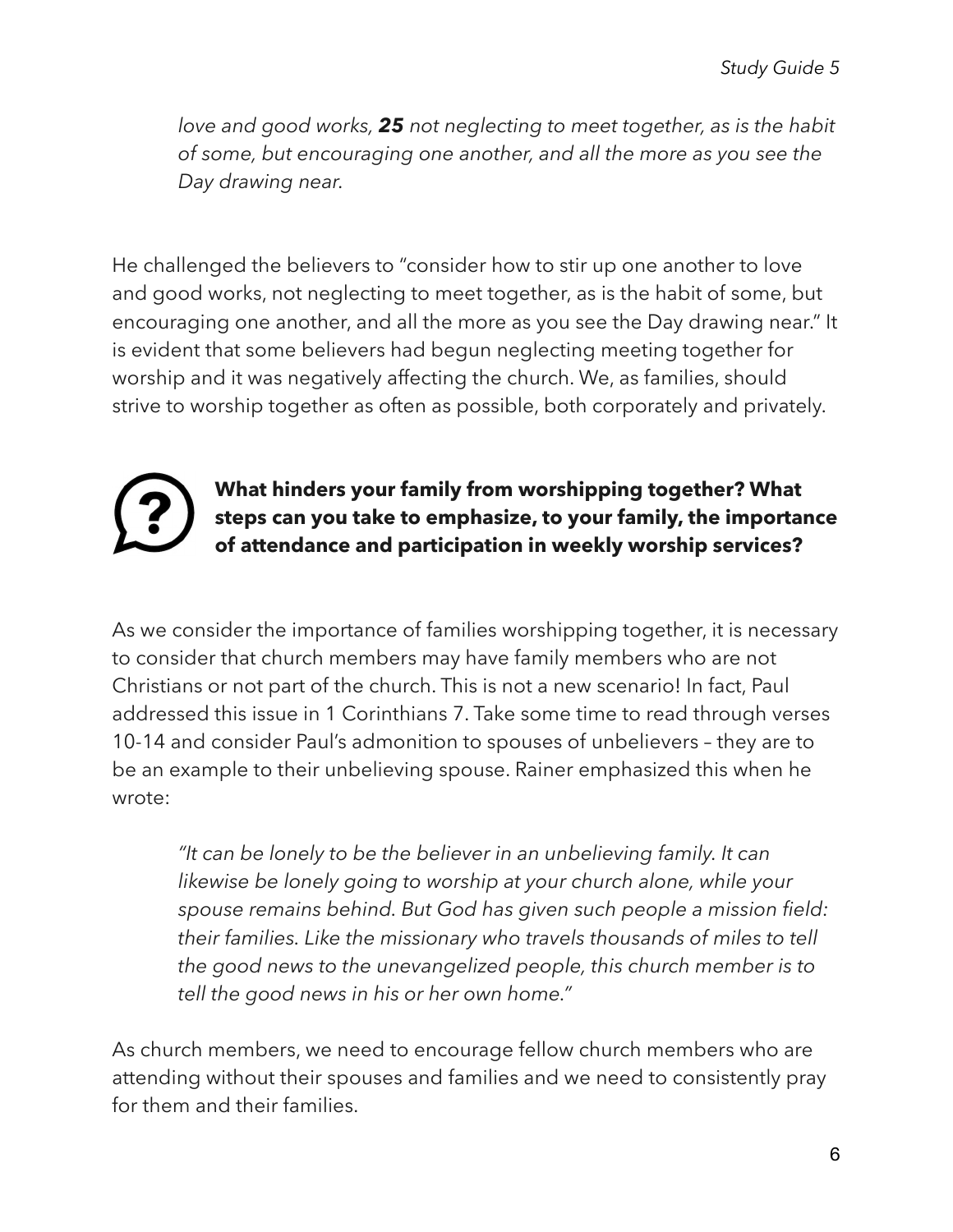

#### *What is the role of a believing spouse to an unbelieving spouse? How does that manifest itself in church membership?*

Worshipping together as a familiy is important. Take some time to read through this anonymous poem and consider what would happen if this is the way we approached the church:

### **If You Want to Kill the Church**

Never go to your church or meetings held there, If you do go, be late, it's no one's affair. If the weather is bad, either too hot or snowing, Just stay home and rest, for there'll be others going.

But should you attend, be sure and remember To find fault with the work, each official and member. Be sure to hold back on your offerings and tithes, The bills will be paid by the rest of the guys.

And never take office if offered the post, But eagerly criticize work of the host. If not on a committee you're placed, be sore! If you find that you are, don't attend any more.

When asked your opinion on this thing or that, Have nothing to say, just turn 'em down flat. Then after the meeting, shine out like the sun By telling the folks how it should have been done.

Don't do any more than you possibly can, Leave the work for some other woman or man. And when you see faithful ones work themselves sick, Then stand up and holler, "It's run by a clique!"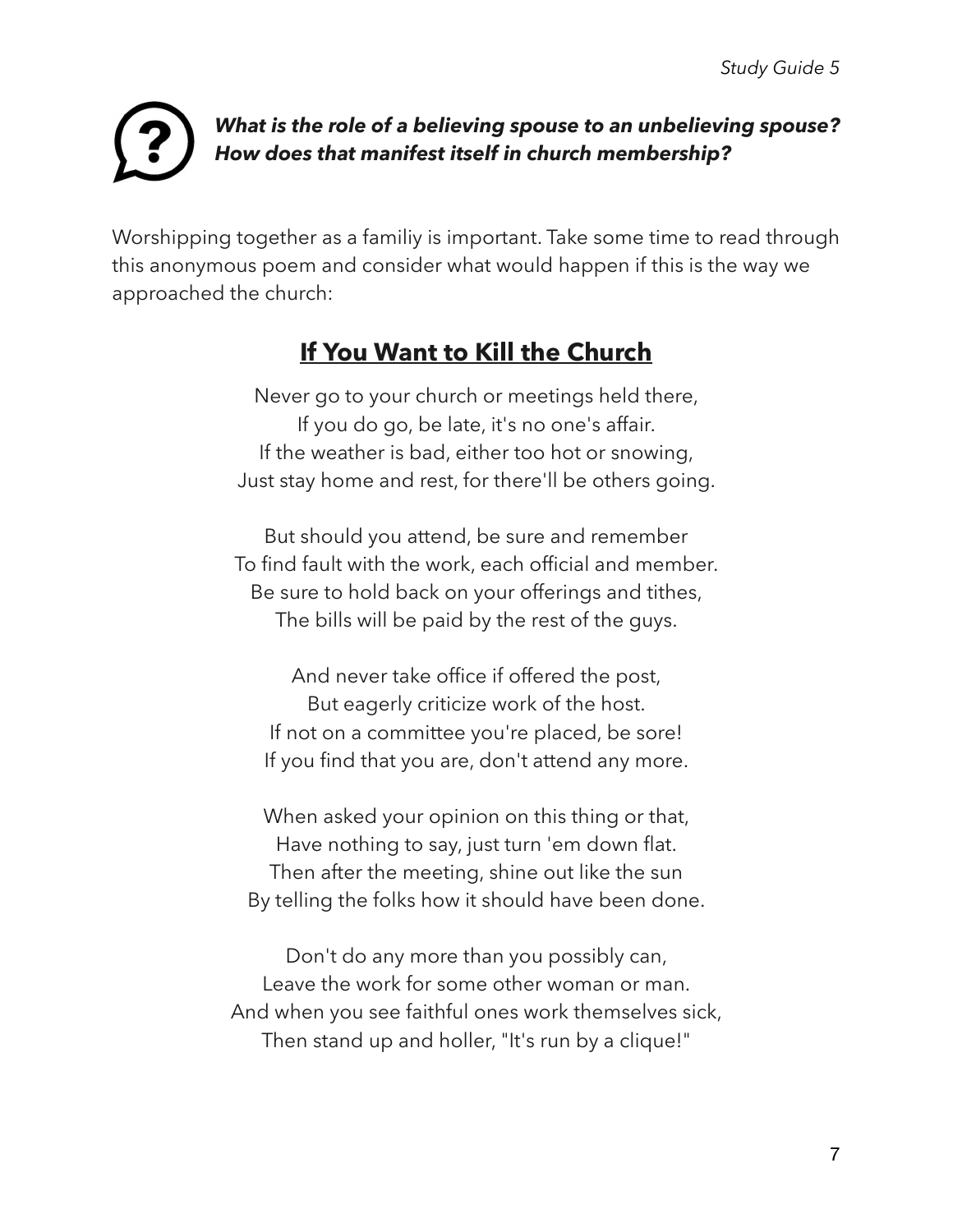# **3. Love The Church And Encourage Your Family To Do The Same**

Have you ever heard someone say, "I love Jesus but I don't like the church." That would be the same thing as someone coming to you and telling you they love you but hate your spouse! The Bible does not give us the option of loving Jesus and not loving the church. If we love Jesus we will love His church! Rainer wrote:

*"As a church member, I am not merely to like my church or serve my church well. I am to fall deeply in love with my church. Christ is the bridegroom, and the church is the bride. My commitment is to love that bride with an unwavering and unconditional love. Unconditional love is not always easy. If someone is perfect and meets our every perceived need, it's easy to think we love that person. But such love is one-way. It's all about me and my needs. Unconditional love means I will continue to fall more deeply in love regardless of the response. It means my love for the church will grow even as I may disagree with something or encounter disagreeable people."* 

#### *Do you love your church? Why is unconditional love such a challenge, especially as it applies to church membership?*

We are only able to love our church unconditionally when we understand that Jesus loved us unconditionally. Paul described Christ's love for us in Romans 5:8: "But God proves His own love for us in that while we were still sinners, Christ died for us." We were God's enemies and yet Christ died for us. Jesus loved his church so much that he willingly laid down his life to redeem her out of her sin.



*How is Christ's death on the cross an example for us as church members relating to one another?*